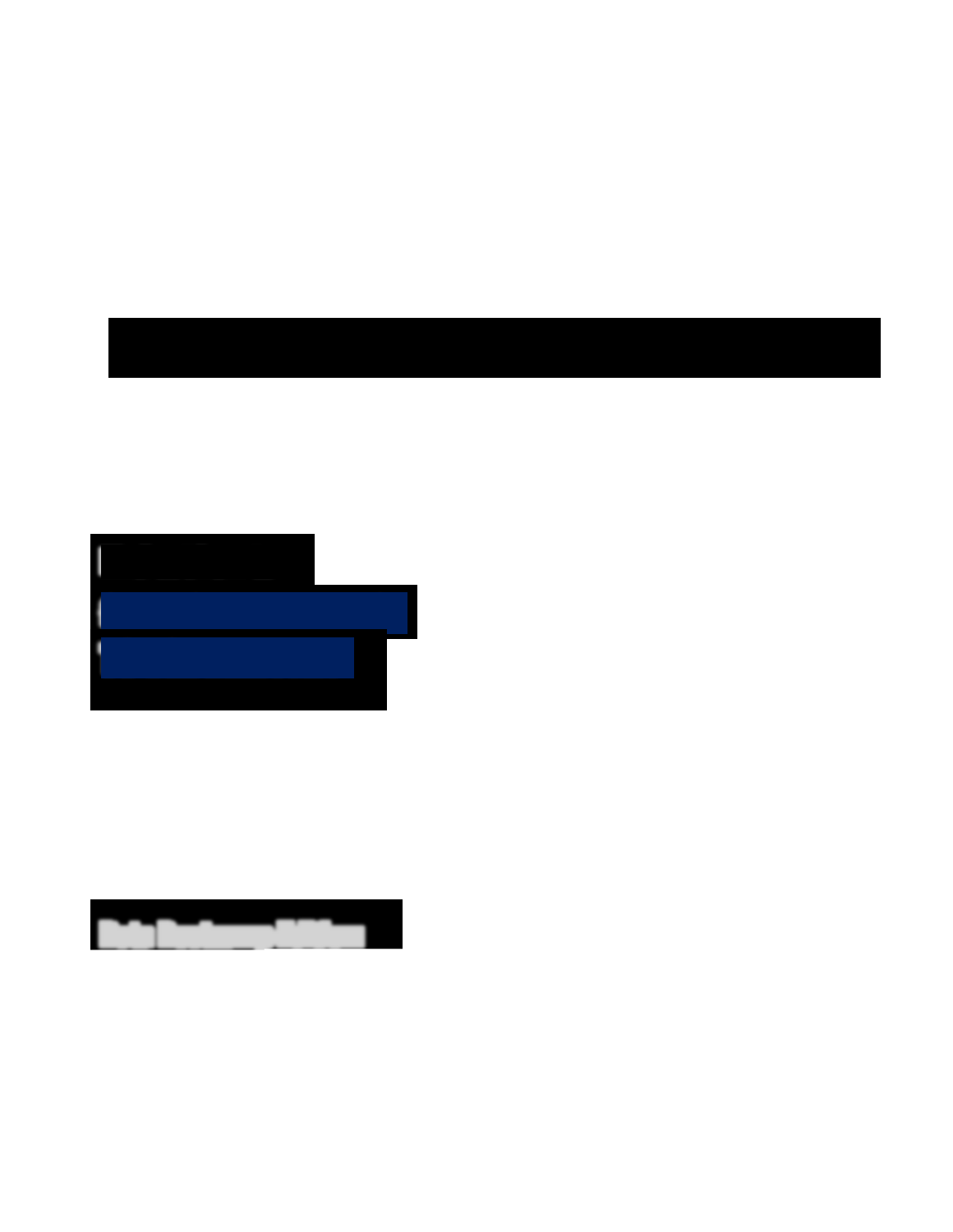# **Building the Factury**

# **Vol. 3: I Want to Increase Bill Pay Usage**

This document and the following volumes are intended to give a credit union a complete road map to execute a marketing campaign. This road map will take the user from the very beginning point all the way through to the end of the process and the evaluation of the campaign. This design will contain all the steps necessary to create the campaign, the steps to follow through to the end using the referenced CU\*BASE options to mine the data and track the sales success.

# **What is the Campaign?**

Contact current members who have a checking account but are not actively enrolled in **It's Me 247** Bill Pay. The power of this campaign is in the opportunity to promote Bill Pay services and drive member loyalty and engagement by becoming the member's primary financial institution. Converting members to use **It's Me 247** Bill Pay will create new awareness of other lending opportunities the member may have at outside financial institutions.

To identify what percentage of members are using Bill Pay, use the Tiered Srvcs Monthly Comparison (MNMRKT #14).

| <b>Comparative Tiered Scoring Analysis</b>                                                                                                      | Date Selection |
|-------------------------------------------------------------------------------------------------------------------------------------------------|----------------|
| History available from November 2003<br>Drilldown and analysis of members with 0 points for June 2016<br>to June 2016                           |                |
| <b>Months to Analyze</b>                                                                                                                        |                |
| Choose a setup: C Quick C Custom                                                                                                                |                |
| Choose up to 4 months for me using a $\odot$ Month $\odot$ Quarter $\odot$ Annual interval ending $\boxed{$ Jun 2016 <b>Example 18</b> [MMYYYY] |                |
|                                                                                                                                                 |                |
|                                                                                                                                                 |                |
|                                                                                                                                                 |                |
| <b>Analysis Layout</b>                                                                                                                          |                |
| Sort months C Ascending (most recent on right) C Descending (most recent on left) C Order as entered                                            |                |
| C Relationship Management Summary (Members Scored)<br>Start with                                                                                |                |
| <b>C</b> Penetration Analysis: PFI Goals                                                                                                        |                |
| <b>C</b> Penetration Analysis: Savings Goals                                                                                                    |                |
| C Penetration Analysis: Loan Goals                                                                                                              |                |
| C Penetration Analysis: Self-Service Goals                                                                                                      |                |
| <b>C</b> Penetration Analysis: Member-Elected Deposits Goals<br>Go!                                                                             |                |
|                                                                                                                                                 |                |
|                                                                                                                                                 |                |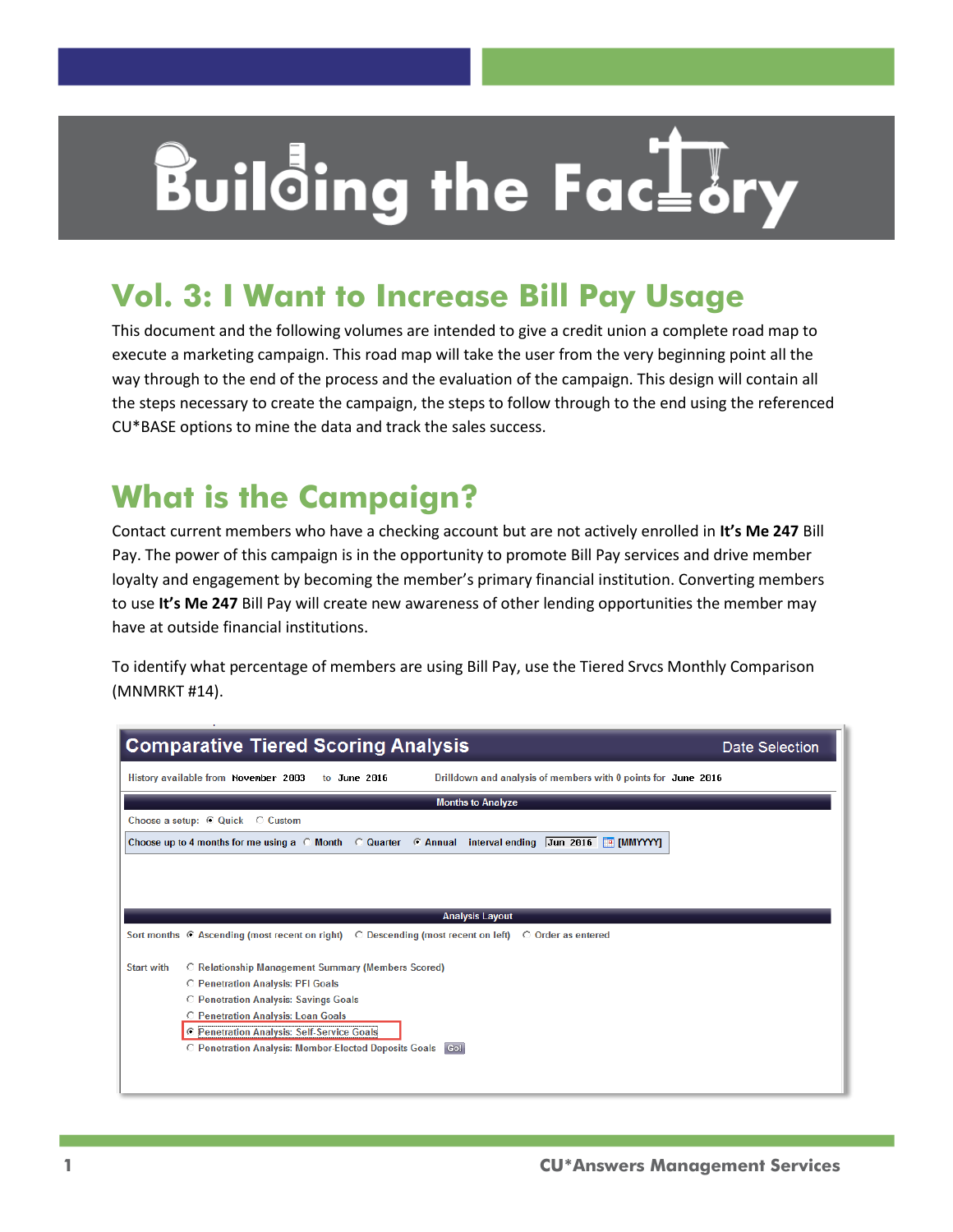#### **Comparative Tiered Scoring Analysis**

| <b>GOAL 4: ANALYZING MEMBER SELF-SERVICE PRODUCTS</b>  |                |      |                |      | Drill down and 0 points analysis for June 2016 |      |                |      | Ы<br>卒<br>PDF  |
|--------------------------------------------------------|----------------|------|----------------|------|------------------------------------------------|------|----------------|------|----------------|
|                                                        | 06/2013        |      | 06/2014        |      | 06/2015                                        |      | 06/2016        |      |                |
| <b>Description</b>                                     | <b>Members</b> | %    | <b>Members</b> | ℅    | <b>Members</b>                                 | %    | <b>Members</b> | %    | <b>Comment</b> |
| <b>ATM</b><br>$\mathbf{\Omega}$                        | 14,337         | 35.4 | 16,633         | 37.8 | 22,255                                         | 37.9 | 24,131         | 38.2 | ۵              |
| <b>Checking/Debit</b><br>$  \mathbf{Q}  $              | 13,372         | 33.0 | 15,627         | 35.6 | 21,360                                         | 36.4 | 23,690         | 37.5 | $\Box$         |
| <b>Credit Card</b><br>$\mathbf{\Omega}$                | 8,188          | 20.2 | 9,260          | 21.1 | 11,847                                         | 20.2 | 13,954         | 22.1 | Ξ              |
| <b>Active Audio Respnse</b><br>$  \mathbf{Q}  $        | 2,492          | 6.1  | 2,590          | 5.9  | 2,790                                          | 4.8  | 2,691          | 4.3  | $\Box$         |
| <b>Active Online Bankng</b><br>$\Theta$                | 15,286         | 37.7 | 17,352         | 39.5 | 23,445                                         | 39.9 | 19,088         | 30.2 | $\Box$         |
| <b>E-Stmt Enrolled</b><br>$\circ$                      | 17,907         | 44.2 | 21,514         | 49.0 | 31,026                                         | 52.9 | 36,401         | 57.6 | $\Box$         |
| <b>Bill Pay Enrolled</b><br>$\Omega$                   | 4,481          | 11.1 | 4,930          | 11.2 | 5,881                                          | 10.0 | 7,174          | 11.3 |                |
| <b>Valid e-Mail Address</b><br>$\overline{\mathbf{a}}$ |                |      | 27,240         | 62.0 | 37,867                                         | 64.5 | 42,712         | 67.5 | Ξ              |
| <b>E-Notice Enrolled</b><br>$\mathbf{Q}$               |                |      | 9,717          | 22.1 | 29,996                                         | 51.1 | 31,809         | 50.3 |                |
| <b>E-Alert Enrolled</b><br>$  \mathbf{Q}  $            |                |      | 1,555          | 3.5  | 2,208                                          | 3.8  | 2,802          | 4.4  | $\Box$         |
| <b>Mobile Text Banking</b><br>$\mathbf{Q}$             |                |      | 857            | 2.0  | 1,309                                          | 2.2  | 1,865          | 2.9  | $\Box$         |
| <b>Wrong Address</b><br>$  \mathbf{Q}  $               |                |      | 219            | .5   | 922                                            | 1.6  | 1,274          | 2.0  | $\Box$         |
| <b>CU Marketing Opt-in</b><br>$\mathbf{\Omega}$        |                |      | 40,441         | 92.0 | 54,373                                         | 92.6 | 58,500         | 92.5 | $\Box$         |
| <b>Third Party Mkt Opt</b><br>$\mathbf{Q}$             |                |      | 40,022         | 91.1 | 53,935                                         | 91.9 | 58,086         | 91.8 | $\Box$         |
| <b>Reg E Opt-in</b><br>$\mathbf{a}$                    |                |      | 16,696         | 38.0 | 23,523                                         | 40.1 | 26,392         | 41.7 | $\Box$         |
| <b>Mobile Web Banking</b><br>$  \mathbf{a}  $          |                |      |                |      |                                                |      | 14,047         | 22.2 | ۵              |

# **How Do I Find the Target Group?**

This campaign can be started by using the **List Generator (Database/Labels)** tool in the Member Communication (MNPRTC) menu.

This tool will allow you to quickly identify all members who are not enrolled in Bill Pay, with the ability to export the information to a file to use with Member Connect.

## **Entering the Selection Criteria**

- 1) To locate members without Bill Pay but with checking accounts, launch the List Generator (MNPRTC #5)
- 2) Select the MASTER file

| Session 1 CU*BASE GOLD Edition - TEST CREDIT UNION        |
|-----------------------------------------------------------|
| File -<br>Edit Tools<br>Help                              |
| <b>Member List Generator</b>                              |
| <b>7 Process open memberships</b><br><b>V</b> MASTER file |
| Or<br><b>Other</b>                                        |
| Process closed memberships<br><b>MSHIST</b> file          |
| Or<br>Other                                               |
| <b>Process non-members</b><br><b>MSNONMBR</b> file        |
| Or<br>Other                                               |
|                                                           |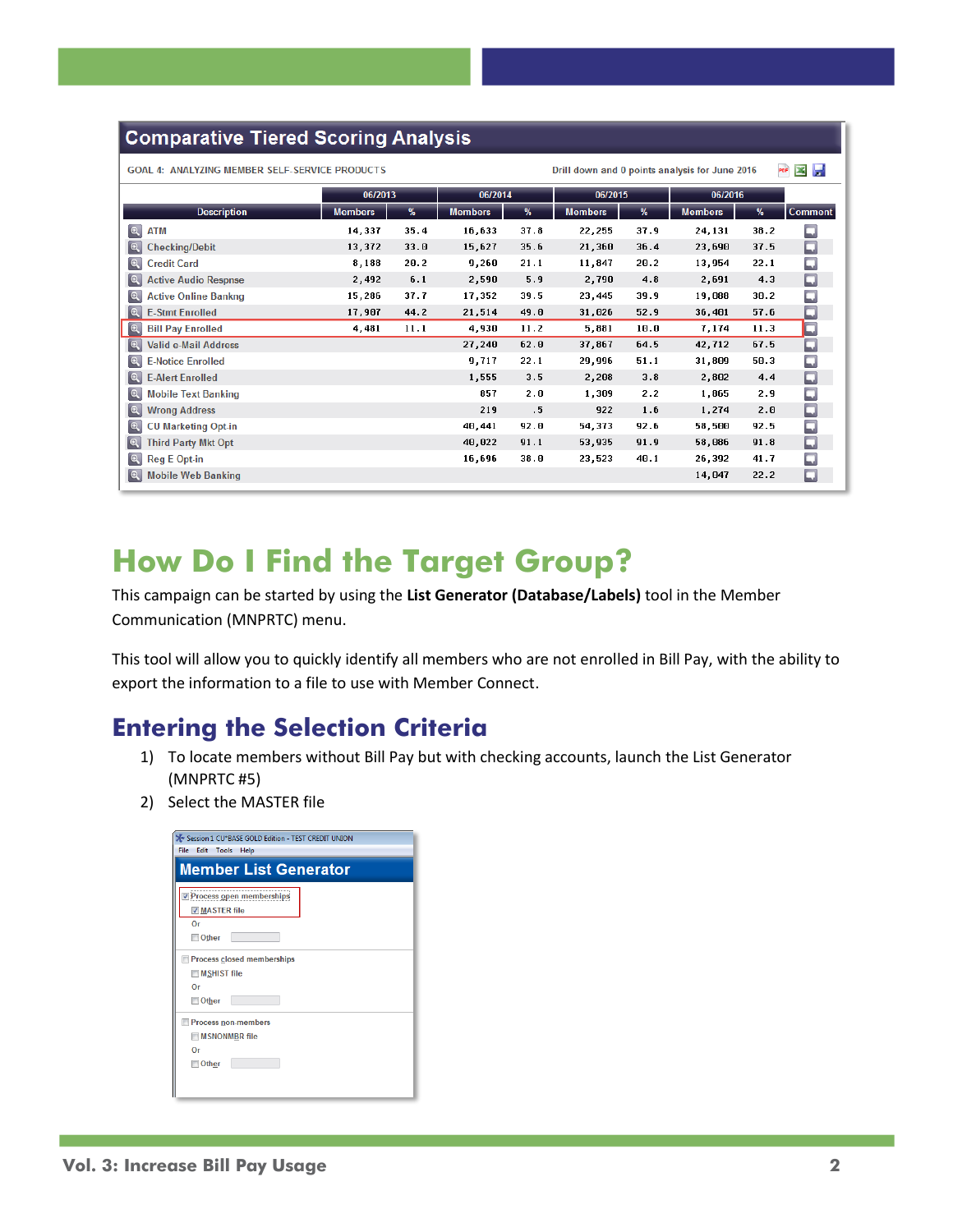3) Exclude CU contact opt outs (this screen also allows you to exclude members based on other demographic indicators such as membership type and write-off status)

| Session 1 CU*BASE GOLD Edition - TEST CREDIT UNION |                     |                          |                          |  |  |  |  |
|----------------------------------------------------|---------------------|--------------------------|--------------------------|--|--|--|--|
| Edit<br>Help<br>File<br>Tools                      |                     |                          |                          |  |  |  |  |
| <b>Member List Generator</b>                       |                     |                          |                          |  |  |  |  |
| <b>Include Only</b>                                |                     |                          |                          |  |  |  |  |
| <b>Select by</b>                                   |                     |                          |                          |  |  |  |  |
| <b>Membership type</b>                             | <b>O</b> Individual | © Organization           | $\circ$<br><b>Does</b> n |  |  |  |  |
| <b>State</b>                                       |                     |                          |                          |  |  |  |  |
| <b>ZIP</b> code                                    | to                  |                          |                          |  |  |  |  |
| Select by                                          |                     | Include/Exclude          |                          |  |  |  |  |
|                                                    |                     |                          |                          |  |  |  |  |
| <b>Wrong addresses</b>                             | lnclude             | <b>◎ Exclude</b>         | <b>O</b> Does not matter |  |  |  |  |
| <b>Foreign addresses</b>                           | lnclude             | <b>Exclude</b>           | <b>O</b> Does not matter |  |  |  |  |
| Members with write-offs                            | lnclude             | <b>Exclude</b>           | <b>O</b> Does not matter |  |  |  |  |
| 3rd-party opt out flag                             | lnclude             | <b>◎ Exclude</b>         | <b>O</b> Does not matter |  |  |  |  |
| CU contact opt out flag                            | <b>O</b> Include    | <b>O</b> Exclude         | Does not matter          |  |  |  |  |
| Select by                                          |                     | Criteria                 |                          |  |  |  |  |
| <b>Marketing club types</b>                        | <b>Select</b>       |                          |                          |  |  |  |  |
| <b>Membership designation</b>                      | <b>Select</b>       | selected<br>$\mathbf{1}$ |                          |  |  |  |  |
|                                                    |                     |                          |                          |  |  |  |  |
|                                                    |                     |                          |                          |  |  |  |  |

4) Include members with a checking account (to target all members regardless of checking account status, leave these selections cleared)

| Session 1 CU*BASE GOLD Edition - TEST CREDIT UNION |                                               |                         |
|----------------------------------------------------|-----------------------------------------------|-------------------------|
| Help<br>File<br>Edit<br>Tools                      |                                               |                         |
| <b>Member List Generator</b>                       |                                               |                         |
|                                                    |                                               |                         |
|                                                    | <b>Select Accounts With Application Types</b> |                         |
| $\Box$ SH<br>$\Box$ IR<br>$\triangledown$ SD       | $\Box$ CD<br>$\Box$ LN<br>$\Box$ tx           | $\Box$ OC<br><b>OTB</b> |
|                                                    |                                               |                         |
|                                                    | <b>Select Accounts With Products</b>          |                         |
| <b>Dividend application(s)</b><br>CN<br><b>CK</b>  | <b>BN</b>                                     | $\Box$ Any              |
| Certificate type(s)                                |                                               | Any                     |
| Loan/LOC category(ies)                             |                                               | $\Box$ Any              |
| OTB product code(s)                                |                                               | Any                     |
|                                                    |                                               |                         |
| <b>Select By</b>                                   | Low                                           | <b>High</b>             |
| Aggregate balance (all selected accounts)          | 0.00                                          | 0.00                    |
|                                                    |                                               |                         |
|                                                    |                                               |                         |
|                                                    |                                               |                         |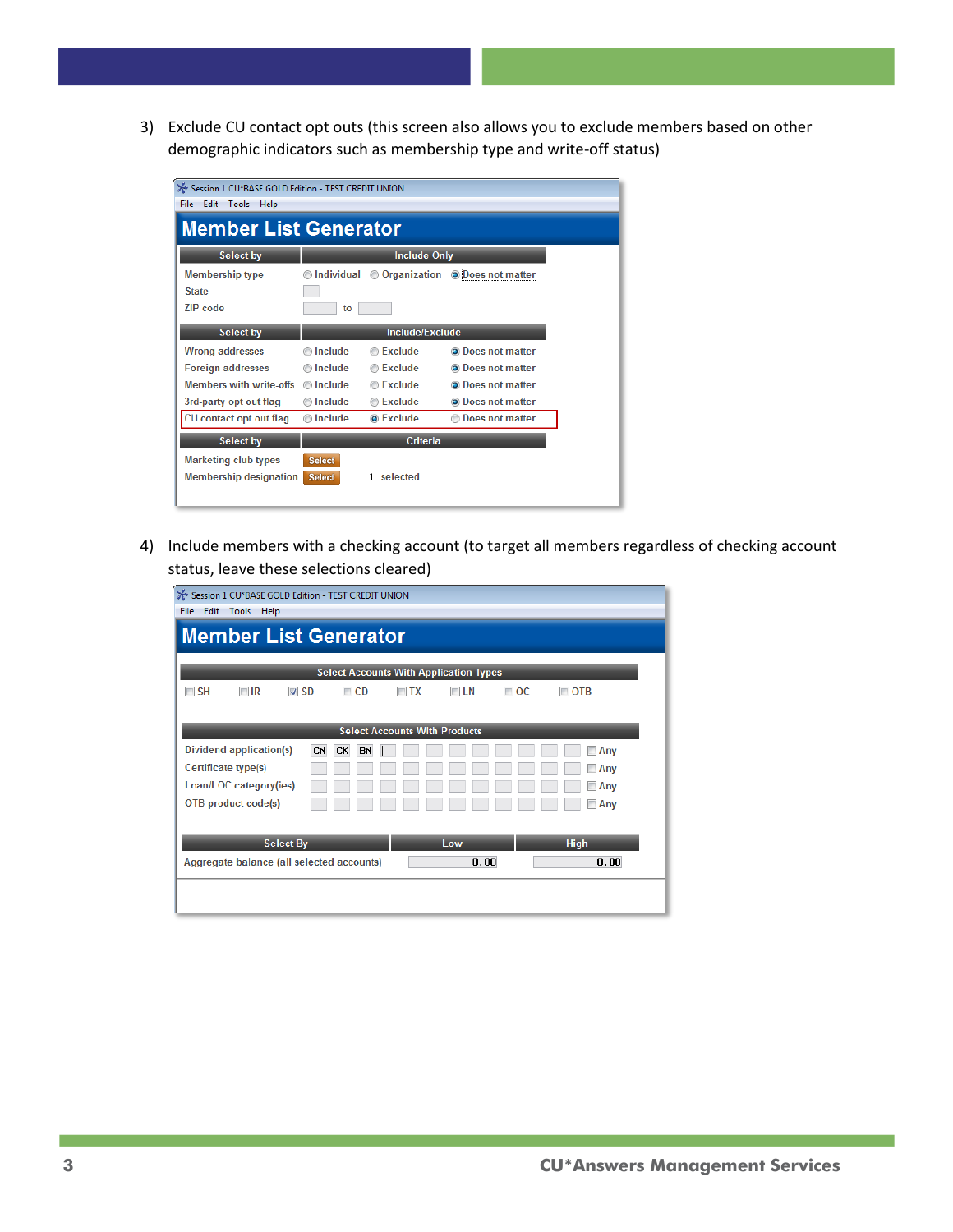5) Select members without Bill Pay

| Session 1 CU*BASE GOLD Edition - TEST CREDIT UNION |                                                   |
|----------------------------------------------------|---------------------------------------------------|
| <b>File</b><br>Edit<br>Tools<br>Help               |                                                   |
| <b>Member List Generator</b>                       |                                                   |
|                                                    |                                                   |
|                                                    | <b>Products</b>                                   |
| Dividend application(s)                            |                                                   |
| Certificate type(s)                                | Any                                               |
| Loan/LOC Category(ies)                             | Any                                               |
| OTB product code(s)                                |                                                   |
|                                                    |                                                   |
|                                                    | <b>Select Accounts Without Services</b>           |
| <b>ATM card record</b>                             | <b>Payroll (any payroll distribution record)</b>  |
| Debit card record<br>m                             | Safe deposit box currently rented                 |
| Online banking (indemnification accepted)          | Overdraft protection for checking account(s)<br>E |
| AFT/CFT record (transfers from or to)              | <b>E-Statements (active enrollment)</b>           |
| <b>Marketing clubs (active enrollment)</b>         | <b>ZBill payment (active enrollment)</b>          |
| ACH (any master distribution record)               |                                                   |
|                                                    |                                                   |

#### 6) Export list to a database file

| Session 1 CU*BASE GOLD Edition - TEST CREDIT UNION |                                                                | $\Box$ X<br>$\Box$      |  |  |
|----------------------------------------------------|----------------------------------------------------------------|-------------------------|--|--|
| Edit Tools Help<br>File                            |                                                                |                         |  |  |
| <b>Member List Generator</b>                       |                                                                |                         |  |  |
| <b>Report Options</b>                              | Response                                                       |                         |  |  |
| Replace member name with                           |                                                                | Job queue               |  |  |
| Output to database file                            | <b>MKTGCAMPGN</b>                                              | Copies $\boxed{1}$      |  |  |
| <b>Eliminate duplicates by</b>                     | SSN/TIN                                                        | Printer P1<br>$\bullet$ |  |  |
| $\Box$ Print/save account #                        |                                                                |                         |  |  |
| <b>CU*Blitz campaign ID</b>                        |                                                                |                         |  |  |
| <b>Vendor ID</b>                                   |                                                                |                         |  |  |
| <b>Laser Printer Only</b>                          |                                                                |                         |  |  |
| <b>Label size</b>                                  | $1''$ x 2.63", 3 x 10 (Avery 5160)<br>$\overline{\phantom{a}}$ |                         |  |  |
|                                                    |                                                                |                         |  |  |

At this point you can either continue with the list for use with Member Connect (telemarketing trackers, statement inserts, or online banking messages) or you can use a Query to export a list with email addresses for use in an HTML email campaign.

## **Creating the Query**

In order to use the list for use in an HTML email campaign, you must first create a Query to include the email address of the targeted individuals.

1) Use the CU\*BASE Report Builder (MNQURY #1) to create a new Query that joins the exported database file (in QUERYxx) to the PC Member Config file (PCMBRCFG in FILExx), which contains member email address. Match files on Account Base.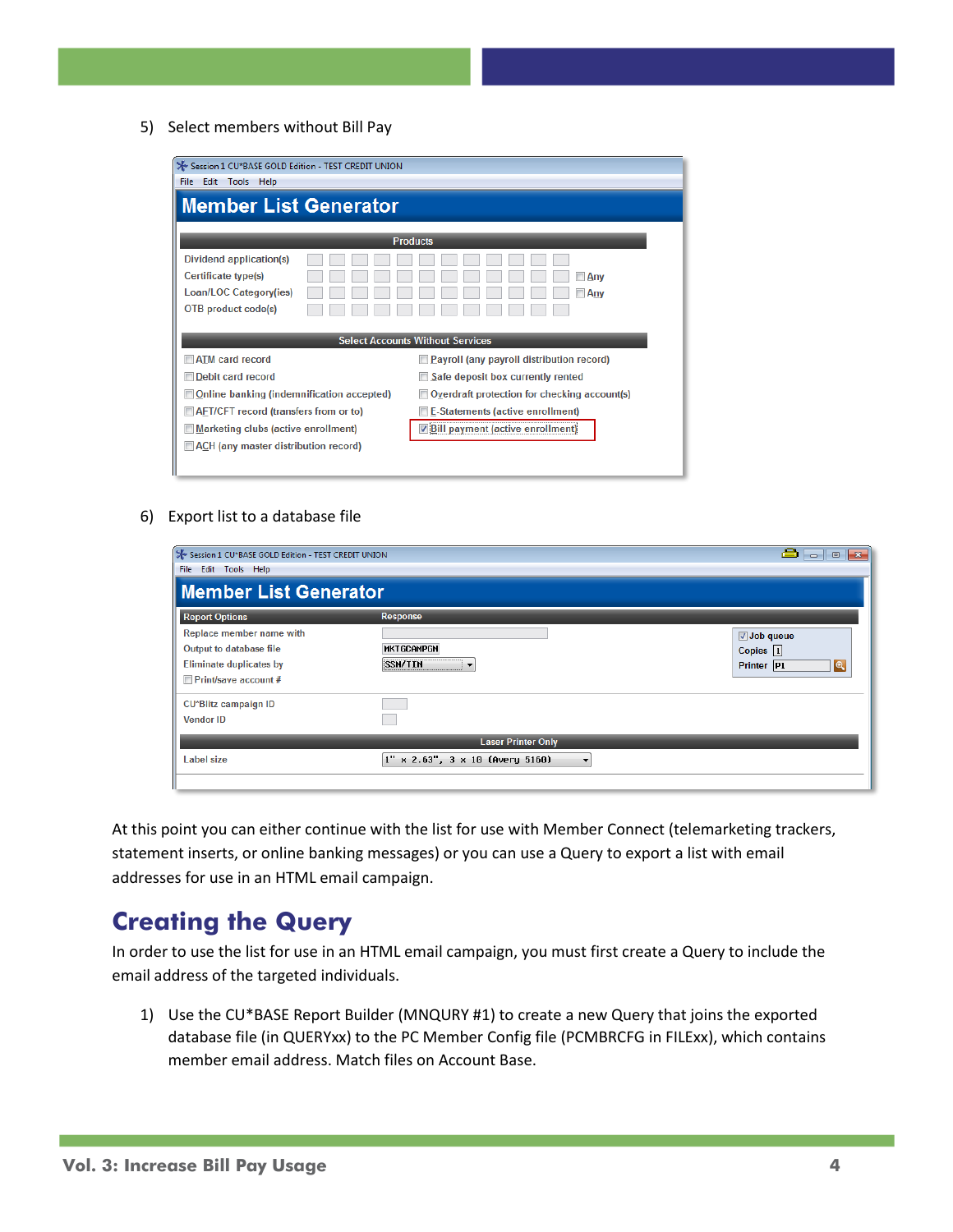|                                                                                  | Session 1 CU*BASE GOLD Edition - TEST CREDIT UNION                                                                                                       |                                                                                                                                                                                                                                                                                                                                                  |                                |                                                                                                                                                                                                                                                                                                                                                                                                |
|----------------------------------------------------------------------------------|----------------------------------------------------------------------------------------------------------------------------------------------------------|--------------------------------------------------------------------------------------------------------------------------------------------------------------------------------------------------------------------------------------------------------------------------------------------------------------------------------------------------|--------------------------------|------------------------------------------------------------------------------------------------------------------------------------------------------------------------------------------------------------------------------------------------------------------------------------------------------------------------------------------------------------------------------------------------|
| File Edit Tools Help                                                             |                                                                                                                                                          |                                                                                                                                                                                                                                                                                                                                                  |                                |                                                                                                                                                                                                                                                                                                                                                                                                |
|                                                                                  |                                                                                                                                                          |                                                                                                                                                                                                                                                                                                                                                  |                                |                                                                                                                                                                                                                                                                                                                                                                                                |
|                                                                                  | <b>Specify File Selections</b>                                                                                                                           |                                                                                                                                                                                                                                                                                                                                                  |                                |                                                                                                                                                                                                                                                                                                                                                                                                |
|                                                                                  |                                                                                                                                                          | Choose a File                                                                                                                                                                                                                                                                                                                                    |                                |                                                                                                                                                                                                                                                                                                                                                                                                |
| <b>File name</b><br><b>Location</b><br><b>Member</b><br>Format<br><b>File ID</b> | <b>MKTGCAMPGN</b><br>$\mathbf{Q}$<br>$\mathbf{\Omega}$<br><b>FILECU</b><br>$\mathbf{\mathfrak{a}}$<br><b>*FIRST</b><br><b>*FIRST</b><br>$\bullet$<br>T01 | (Name of file)<br>(Location where the file is stored - FILExx or QUERYxx)<br>(Set of data within the file)<br>(An arrangements of fields within the record)<br>(Shortcut name - T01, T02, etc. or A, B, etc.)                                                                                                                                    | Optional<br>Optional           |                                                                                                                                                                                                                                                                                                                                                                                                |
|                                                                                  |                                                                                                                                                          | <b>Choose a File</b>                                                                                                                                                                                                                                                                                                                             |                                |                                                                                                                                                                                                                                                                                                                                                                                                |
| <b>File name</b><br>Location<br><b>Member</b><br>Format<br><b>File ID</b>        | $\mathbf{Q}$<br><b>PCMBRCFG</b><br>$\mathbf{a}$<br><b>FILECU</b><br>$\alpha$<br><b>*FIRST</b><br>$\mathbf{\Omega}$<br><b>*FIRST</b><br>$*ID$             | (Name of file)<br>(Location where the file is stored - FILExx or QUERYxx)<br>(Set of data within the file)<br>(An arrangements of fields within the record)<br>(Shortcut name - T01, T02, etc. or A, B, etc.)                                                                                                                                    | Optional<br>Optional           |                                                                                                                                                                                                                                                                                                                                                                                                |
| File Edit Tools Help<br>File join type                                           | Session 1 CU*BASE GOLD Edition - TEST CREDIT UNION<br><b>Specify Type of Join</b>                                                                        |                                                                                                                                                                                                                                                                                                                                                  |                                | $\blacksquare$ $\blacksquare$<br><b>Report Builder</b>                                                                                                                                                                                                                                                                                                                                         |
|                                                                                  | <b>Matched Records</b>                                                                                                                                   | Choose this option and the system will use only records that match between all of the files used in this report or inquiry.<br>Example: Say your report included the MASTER, MEMBER2 (share draft), and MEMBER5 (closed-end loan) files. This option would only include records<br>where a member had both share draft AND closed-end loan data. |                                |                                                                                                                                                                                                                                                                                                                                                                                                |
| File Edit Tools Help                                                             | Session 1 CU*BASE GOLD Edition - TEST CREDIT UNION                                                                                                       |                                                                                                                                                                                                                                                                                                                                                  |                                | e<br>$\begin{array}{c c c c c c} \hline \multicolumn{3}{c }{\mathbf{C}} & \multicolumn{3}{c }{\mathbf{C}} & \multicolumn{3}{c }{\mathbf{X}} \\\hline \multicolumn{3}{c }{\mathbf{C}} & \multicolumn{3}{c }{\mathbf{D}} & \multicolumn{3}{c }{\mathbf{X}} \\\hline \multicolumn{3}{c }{\mathbf{D}} & \multicolumn{3}{c }{\mathbf{S}} & \multicolumn{3}{c }{\mathbf{S}} \end{array} \end{array}$ |
|                                                                                  | <b>Specify How to Join Files</b><br><b>Field Name</b><br>T01.ACCTBS                                                                                      | Enter criteria that describes which fields these files have in common:<br>Comparison<br>EQ = Equal To                                                                                                                                                                                                                                            | $\blacktriangledown$           | <b>Report Builder</b><br><b>Field Name</b><br>T02.PCACCTBS                                                                                                                                                                                                                                                                                                                                     |
|                                                                                  |                                                                                                                                                          |                                                                                                                                                                                                                                                                                                                                                  | $\blacktriangledown$<br>٠<br>٠ |                                                                                                                                                                                                                                                                                                                                                                                                |

2) Choose fields including member email address. To narrow down the list to only those members with an email address, select EMAIL1 not equal to a blank value ('').

 $\mathcal{L}_{\mathcal{A}}$ 

| Session 1 CU*BASE GOLD Edition - TEST CREDIT UNION               |              | e.<br>$\Box$<br> z3 <br>$\Box$       |  |  |  |
|------------------------------------------------------------------|--------------|--------------------------------------|--|--|--|
| Edit Tools Help<br>File                                          |              |                                      |  |  |  |
| Select Records                                                   |              | <b>Report Builder</b>                |  |  |  |
| Enter criteria to choose which data should appear on the report. |              |                                      |  |  |  |
| Combine<br>(And/Or)<br><b>Field Name</b>                         | Comparison   | Criteria<br>(Field, #, 'Text', etc.) |  |  |  |
| T02.EMAIL1                                                       | Not Equal To | $\cdots$<br>$\overline{\phantom{a}}$ |  |  |  |
| $\overline{\phantom{0}}$                                         |              | ٠                                    |  |  |  |

3) Export the Query to a database file and use the File Download tools to transfer the file to your PC.

 $\mathcal{L}^{\text{max}}$ 

 $\mathcal{L}^{\text{max}}$ 

 $+ +$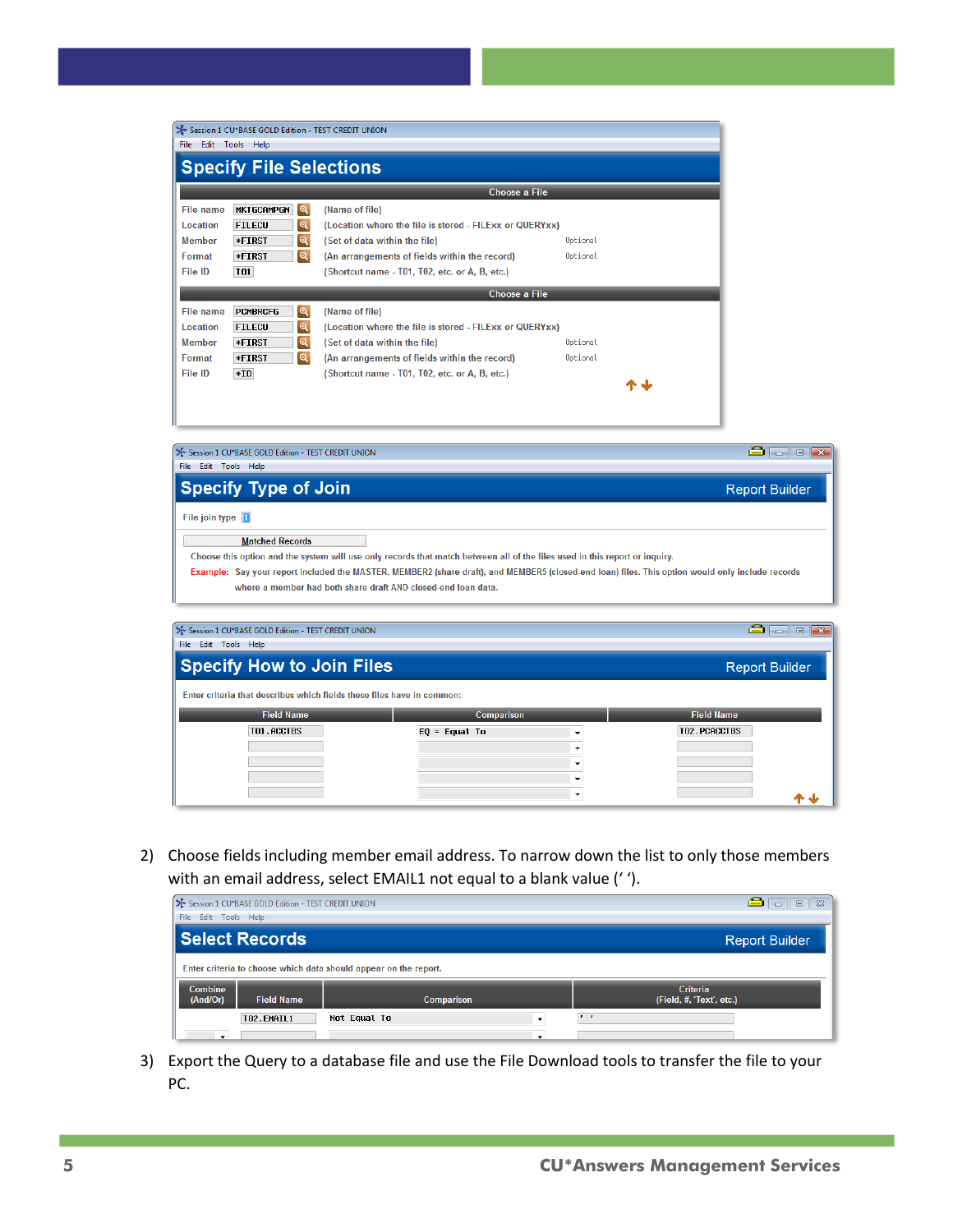#### **Vol. 3: Increase Bill Pay Usage 6**

# **What Do I Do with the List?**

Once you've created your database file, select the *Member Connect* button on the screen. From here, you will have a variety of options depending on the resources available to you, and the method you choose to use to market to these individuals. Start by entering your newly created file in the *File name* field.

## **Sending an Electronic Communication**

- 1. Enter the name of the database file created in the previous step. (This must have been stored in your credit union's QUERYxx library.)
- 2. Click the "Online banking and/or email message" button and press enter to continue.
- 3. Here you have several creation/selection options:
	- If you have performed this campaign before and have already saved a message for this campaign, select the message and select the *Send* button. Go to Step 8. **OR**
	- If this is the first time you are performing this particular campaign, select *Create* (F6).
- 4. Enter a two-digit *Message type*; this must be a letter and a number or two numbers—two letters are reserved for messages from the Master Message Library.
- 5. Enter the *Message subject* "**We Want To Pay You . . . To Pay Your Bills!**" This text will appear in the subject line when the message is sent as an email message. Enter to continue.
- 6. Now you are on Member Connect Message Maintenance screen. Here you can enter or edit the text of the message. Enter your text as follows:

**We know paying bills isn't fun, but it can be easy! Our new online bill pay system is like having a FREE personal assistant. It's more user-friendly than ever before, with features like:**

- **Full integration within online banking**
- **Full mobile functionality for your phone and tablet**
- **Ability to configure email alerts**
- **Real-time access to checking account balance**
- **Reminders if balance isn't sufficient to pay bill**

**You're probably thinking, "Wow, that does sound kind of handy but I don't want to take the time to set it all up." Trust us, we get that. That's why we want to pay you to pay bills using online bill pay!** 





Session 0 CU\*BASE GOLD Edition - Member Connect Setup

- File name MKTGCAMPGN
- 
- Option **Online banking and/or email message** 
	- **Mailing labels**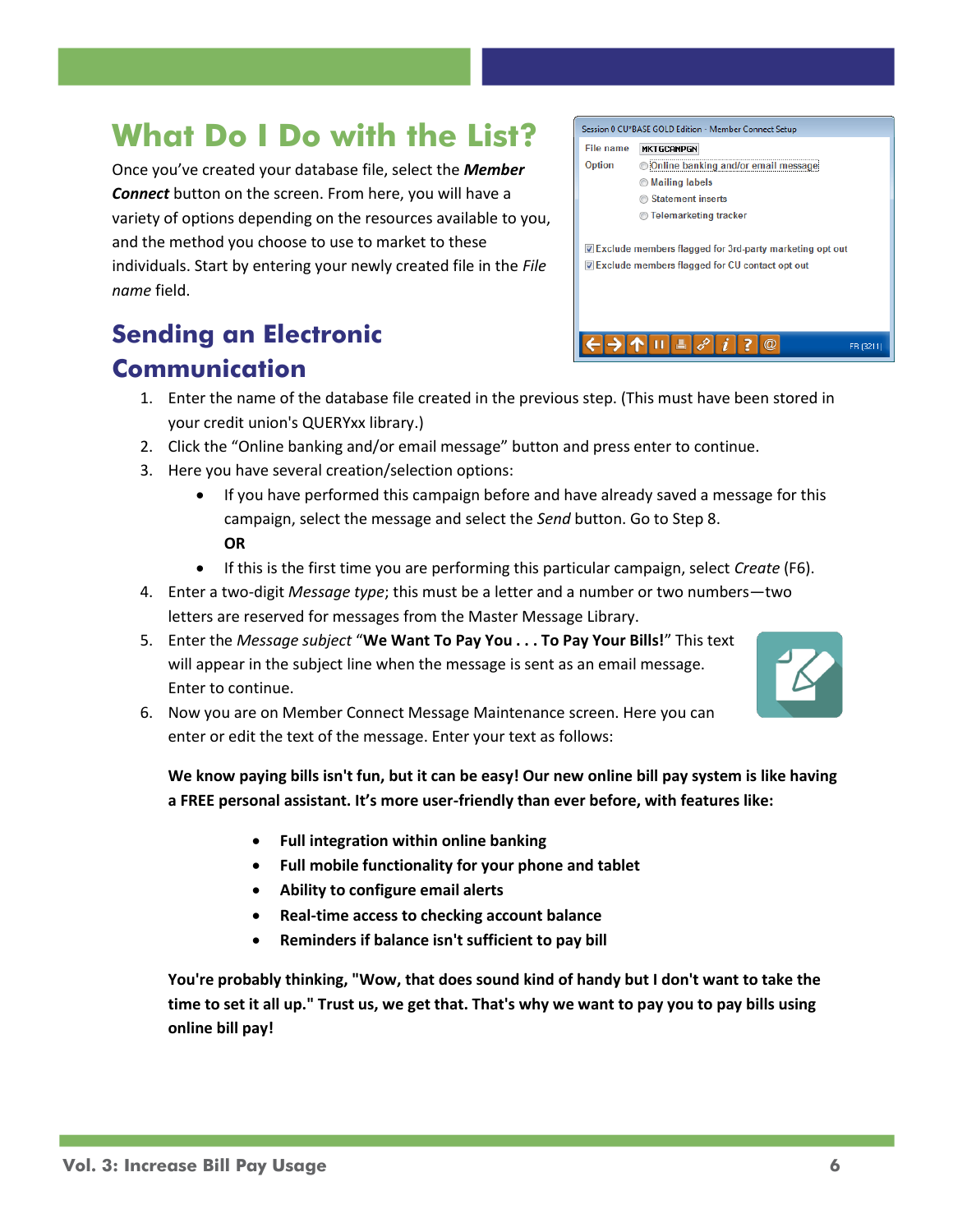**Starting in May we'll be giving away \$100 per week to lucky bill pay users. Each bill you pay using our new Bill Pay system, regardless of the amount, will count as one entry into our weekly drawing!**

**To get started using online bill pay today, sign into online banking and select "Enroll in Bill Pay" under the Pay & Transfer tab.**

**Note!** You can use the above message for a call campaign or your HTML email.

- 7. Select Save Changes.
- 8. Now you are ready to send the email or **It's Me 247** online banking message. Select the message and click the Send option.
	- **IMPORTANT:** All email messages will have the Signature Line message (SL message) text automatically appended to them. Editing the Signature Line or (SL message) is similar to editing a message. *SEE ALSO:* [Editing the Signature Line \(or SL Message\).](http://www.cuanswers.com/doc/cubase/3162g.htm#Editing_an_SL_Message)
	- **TIP**: In your Signature Line, you may want to include text explaining how a member can "opt out" of receiving future marketing email messages. This can be done by having them "opt out" using the two options on the Info Center|Contact Preferences page in **It's Me 247**.
- 9. Select to send the message via *Priority*. This will send the message to members with email addresses first, and then to members with online banking accounts without email addresses. Set a comment purge date one month out from the current date.
- 10. Click *Send* (F5).
	- NOTE: Online banking messages will only be sent to members who have already logged into online banking.
- 11. Press Enter to confirm your sending.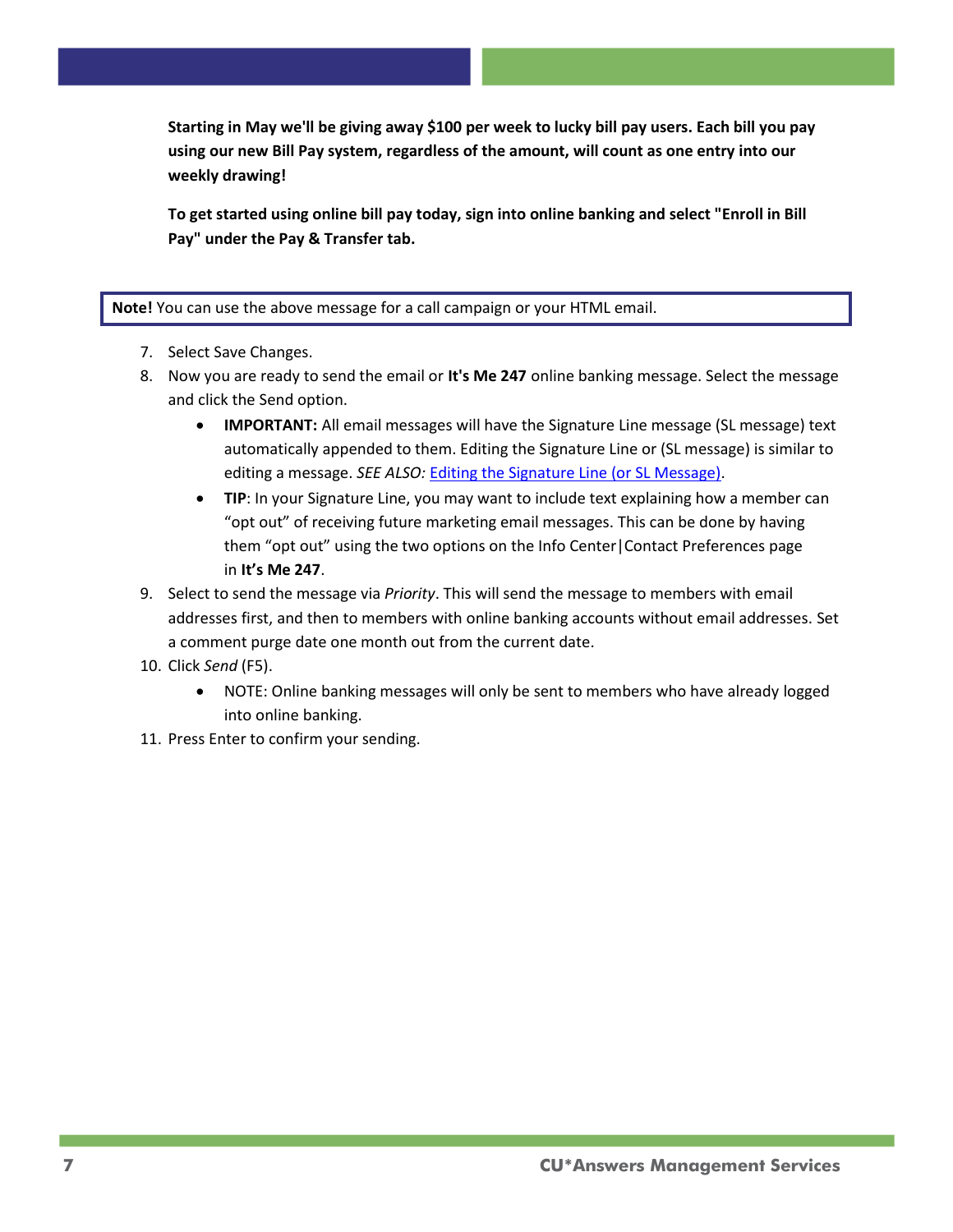## **Creating a Call Campaign**

Prior to initiating a call campaign, you will need to ensure that the proper cross sales configurations have been set up.

#### **Configuring Cross Sales**

In order to use the Member Connect tool to create a sales tracker for a telemarketing campaign, you must first complete the following steps:

- 1. Create a Cross Sales Tracking Need Group for the campaign
- 2. Set up the tasks associated with the Need Group

These can be configured in **Configure Cross Selling Tools** on the Member Tracker Tools (MNTRAK) menu. Check out the *[Cross-Selling Credit Union Services & Next Suggested Product](http://cuanswers.com/pdf/cb_ref/C-Cross-selling.pdf)* booklet for more information.

## **Using Member Connect to Create a Telemarketing Tracker**

Once the cross sales need group and tasks have been set up, you can use Member Connect to create a telemarketing tracker for the purposes of a call campaign.

You can get to the Member Connect tools via the Member Communication (MNPRTC) menu as well as through the Credit Report Data Mining tool.

Session 0 CU\*BASE GOLD Edition - Member Connect Setup File name MKTGCAMPGN Option Online banking and/or email message **Mailing labels** Statement inserts **O** Telemarketing tracker ☑ Exclude members flagged for 3rd-party marketing opt out Z Exclude members flagged for CU contact opt out ┡╟╝║╟╟  $\boldsymbol{i}$ 71 FR (3211)

Enter the file name created, select *Telemarketing tracker* and press Enter to continue.

This will bring you to the "Generate Trackers from Database

File" screen. From this screen, you'll be able to set the details for the sales tracker that will be created on the member record.

**Create as tracker type:** ST – Sales Tracker

**Create as memo type:** IN – Initiate

**Tracker key word:** "Sales Tracker"

**Warning!** If you enter a Tracker Key word that is different from an existing Tracker Type, you will create a new Tracker. This will not, for example, be appended to the member's Sales Tracker. It is recommended that you enter Sales Tracker here.

**Tracker follow-up date:** Enter the date by which the first round of calls should be made.

**Tracker text:** Member is not currently enrolled in Bill Pay. Discuss with the member the benefits of enrolling in our free Bill Pay system.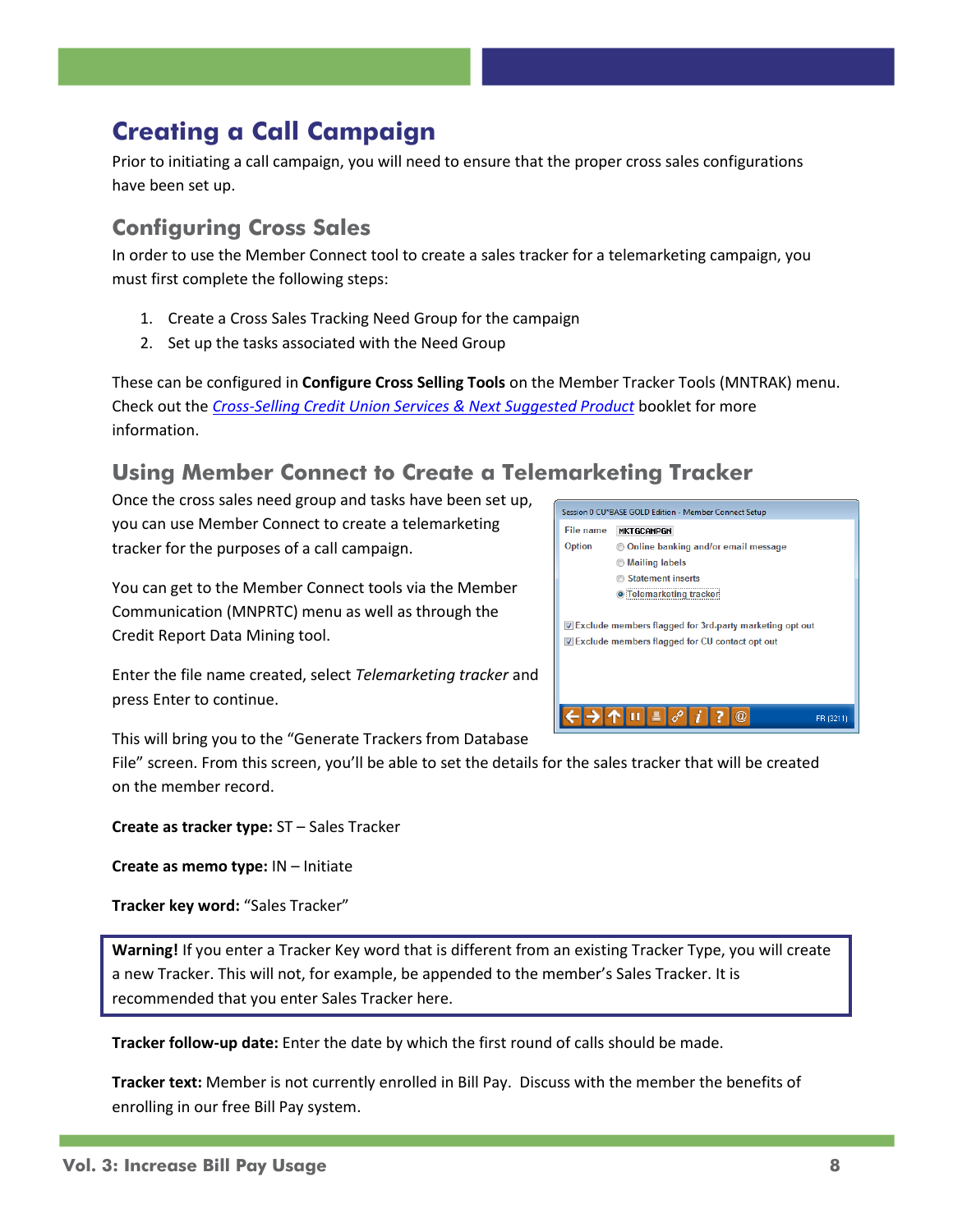**Tip:** Cross sales tasks can be configured with tips, which could include the call script.

Assign telemarketer ID: Enter the ID of the individual who will be making the calls.

**Tip:** Too many records for one person? Assign the follow-ups to a generic employee ID that multiple people can work off.

Check the boxes for excluding members that are opted out.

Once the information has been entered on this screen, you will go to a final confirmation screen that will also print a report of the members for which a new tracker was created. They are now ready to be worked!

#### **Working the Cross Sales and Completing the Call**

Once the trackers have been created, calls can be initiated either from Work Follow-ups or from the Cross Sales screen for that member. (You can use the report that was generated when creating the trackers to go through the list.)

In "Work With Follow-ups" select a record and click on *Cross Sales*. Here you will see the Cross Sales task that was set-up and that can be worked.

| <b>Cross Sales Tasks</b>                                                                  |                         |    |                       |        |  |  |  |  |  |
|-------------------------------------------------------------------------------------------|-------------------------|----|-----------------------|--------|--|--|--|--|--|
| ROBERT<br><b>Account base</b><br>Credit score 617<br>Filter by need group $\Box$ <b>Q</b> | Filter by task <b>Q</b> |    |                       |        |  |  |  |  |  |
| <b>Need Group</b>                                                                         | <b>Task</b>             | LT | <b>Last Memo Type</b> | # Conv |  |  |  |  |  |
| 30<br>L-Z                                                                                 | Loan Steals<br>05       | ST | <b>IN Initiate</b>    |        |  |  |  |  |  |

Once the call has been made, record the conversation based on the results of the call.

# **How Do I Follow Up and See My Results?**

After you've completed the campaigns, you can track results by:

- Reviewing monthly trends of bill pay enrollment with MNMRKT #14 Tiered Srvcs Monthly Comparison
- Reviewing monthly tracker results from Next Suggested Product
- Monitoring PASS reports to view transaction counts